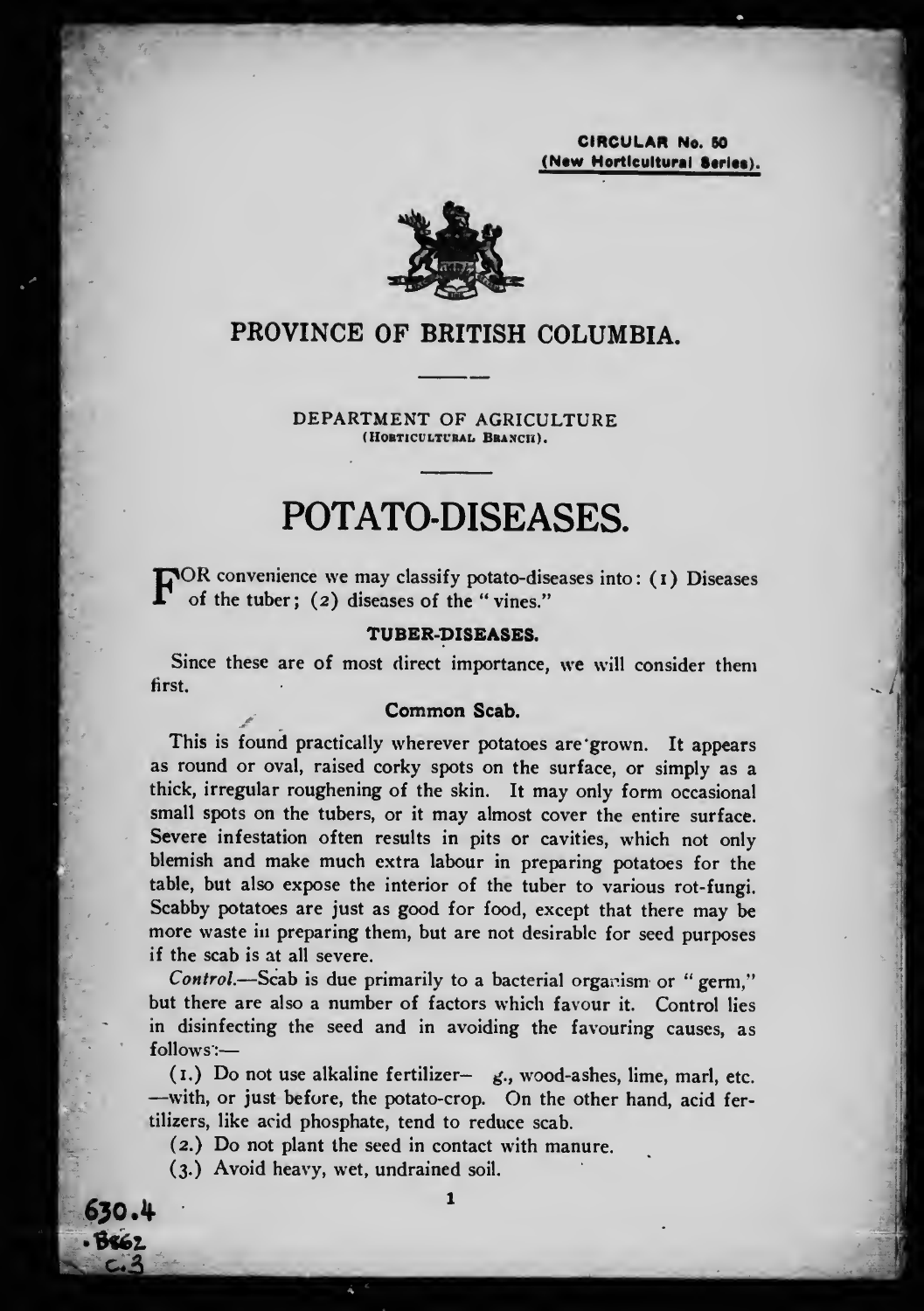#### Powdery Scab.

This is found in many parts of the Coast and Island sections. It resembles common scab, but the spots are more even in shape, smaller, retain their individual outlines even when very numerous and close together, are covered when young with the smooth skin, and when mature are hollow and filled with brownish or greenish powder, whence the name. This is a somewhat more serious disease than common scab, as when severe it may go deeper into the substance of the potato and is more liable to cause " wilting " in storage.

Control,—Use sound seed, disinfect it, and avoid favouring causes as given above for common scab. Where it has gained a footing, rotation.



Tuber Infected with the fungus of late<br>blight. Note the discoloured areas under the<br>skin, corresponding with the depressed dis-<br>coloured areas visible on the surface.



Potato infected with Fusarium wilt. Note the discoloured vascular ring when a slice is cut off at the stem end.

disinfection of bins, cellars, and implements, and the avoidance of manure for the potato-crop from animals which have been fed infected raw potatoes, are all necessary.

#### Rhizoctonia.

Tubers are often seen with what appear to be small lumps of hard dirt adhering to them. It is found, however, that these are not readily rubbed off, and if moistened they turn black. If removed, however, the underlying skin of the tuber is found to be perfectly sound. These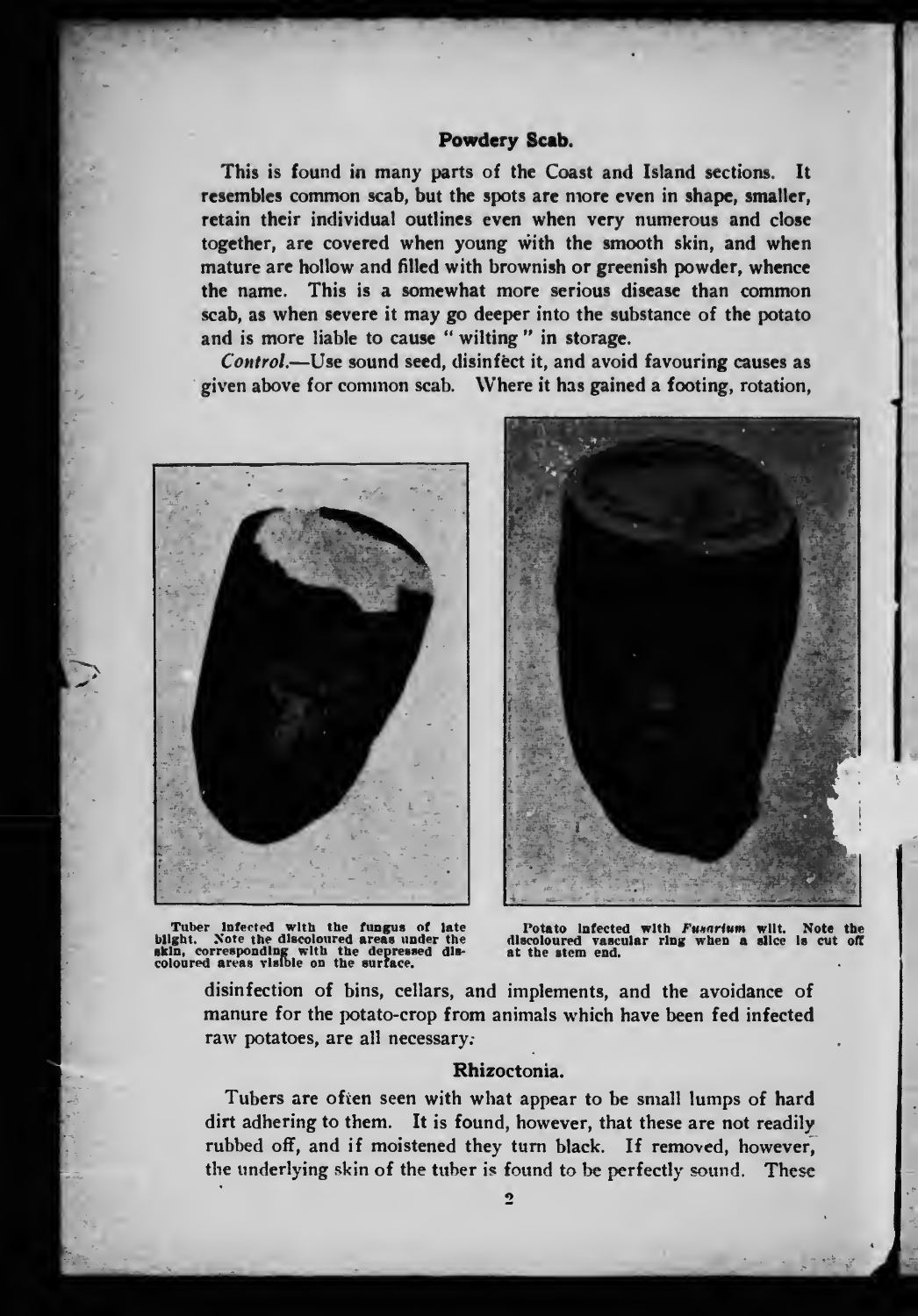black masses are composed of the resting mycelium of a fungus  $(Rhi$ soctonia), and in this stage do no injury. If planted with the tuber, however, the fungus develops and may produce considerable injury in the growing crop by attacking the base of the steins.

Control is difficult, since it is almost impossible to get a disinfectant strong enough to kill the fungus masses right through without injuring the potato. Tubers with large Khisoctonia masses should be discarded for seed and the remainder disinfected. Corrosive sublimate is effective as a disinfectant for Rhizoctonia, while formaldehyde is not.

#### Silver Scurf.

This is due to a fungus which lives in the skin of the tuber. The attacked skin becomes more or less silvery and glistening, usually in spots, which, however, may run together until a large area of the potato is affected. The substance of the tuber is not affected, and the chief injury appears to be in increased wilting in storage.

Hand-selected seed free from the disease, disinfection to kill any loose spores, and rotation are the only measures known against it.

#### Late Blight.

This shows as leaden-coloured, often sunken spots on the surface of the tuber. On cutting, <sup>a</sup> brown discoloration will be found in the flesh corresponding to these and extending perhaps for a considerable distance within. The disease may spread rapidly through the tuber in storage if too moist and warm. Infection of the tuber takes place from the disease in the " vines."

Control of it, therefore, in the tuber is only attained by the control of it in the vines, which is fortunately possible. There are, however, certain precautions which can be taken to minimize infection of the tubers, even though the disease has been bad in the tops :

(I.) Allow the vines to die down and dry out for a week or so before digging. This gives time for the death of many of the delicate spores, which are easily killed ; or cut or pull the tops and remove them before digging.

(2.) Do not on any account cover piled tubers in the field with infected tops. If this is done with tops in which the disease is still active, every tuber may be infected.

he<br>bit

(3.) Affected tubers should not be used for seed. Disinfection is of no use against this or other internal diseases.

#### Wilt or Stem-end Rot.

This shows as a ring of brown or blackish dots on cutting a thin slice off the stem end. The discoloration usually dies out farther down the tuber. Such tubers are liable to undergo a "dry-rot" in. storage, whilst, if planted, the " vines " from them are liable to wilt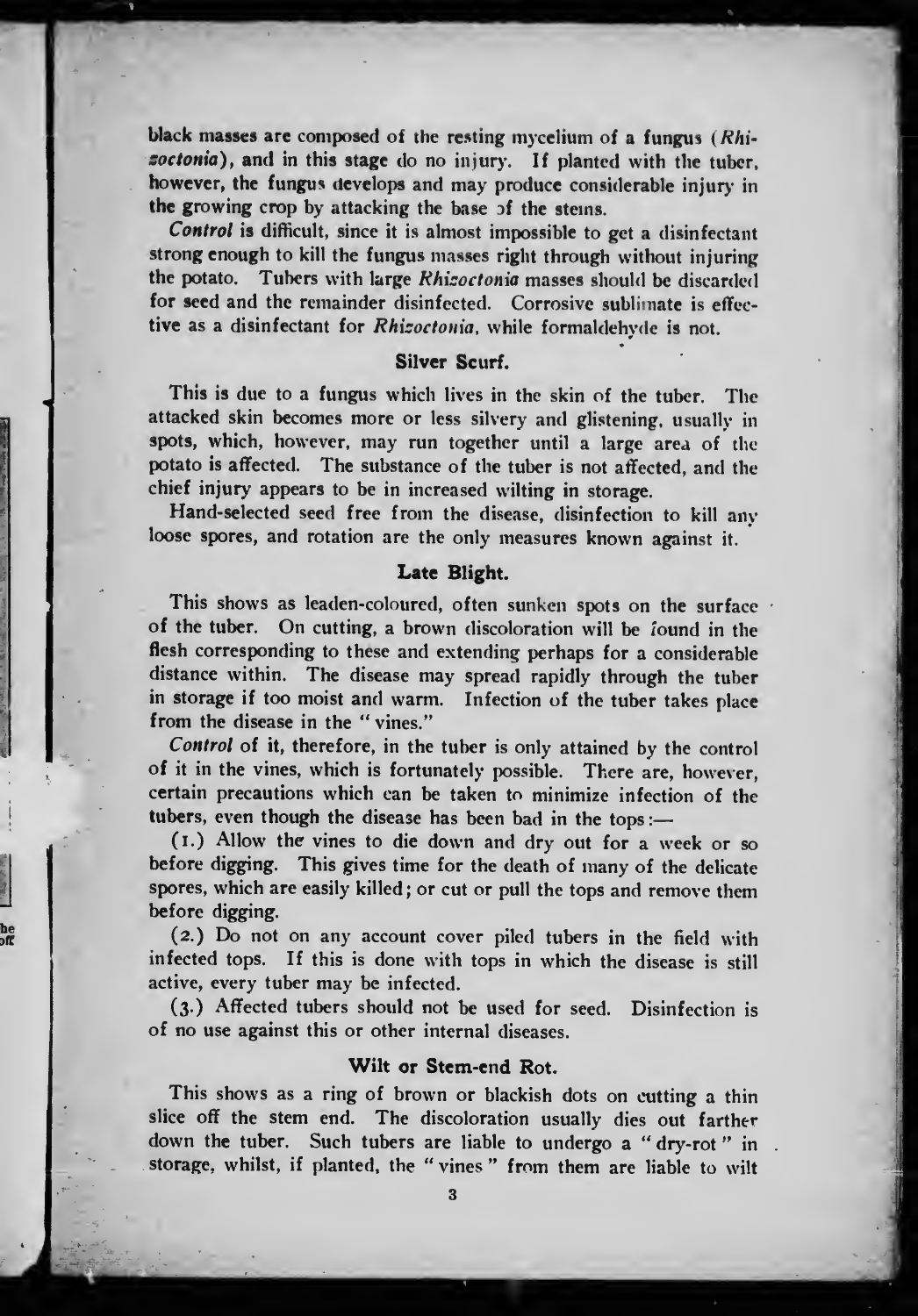and die prematurely, as a result of the fungus spreading from the set up the sprouts.

A sample of potatoes showing <sup>a</sup> considerable percentage of this is better discarded for seed purposes. If no other seed is available, however, cut each tuber close to the stem end and throw out those infected. This can be done before disinfecting.

#### Fusarium Rots.

A number of fungi belonging to the genus Fusarium cause dry-rots. First infection takes place in the field, and the disease may gradually spread through the tuber, and from one tuber to another in storage. Control is difficult. Rotation, sound seed, and the careful sorting-out of all injured or diseased tubers before shipping or storing must be followed.

v.

 $\mathbf{r}$ 

#### Soft-rots.

Soft-rots, which break down the substance of the potato to a soft, evil-smelling mass, are generally the work of bacteria which obtain entrance through mechanical injuries, or follow some of the abovementioned fungi. They develop very rapidly under warm, moist conditions and furnish an additional reason for selecting only sound tubers for storage. Mon-parasitic Diseases.

These are certain troubles not apparently caused by parasites, but by physical conditions.

" Internal brown-streak " much resembles " wilt," but the brown dots are not arranged in so regular a ring, nor confined so much to the stem end.

" Internal brown-spot" appears as larger brown or buckish spots and blotches, one to many in number, scattered through the tuber. Both these appear to be due to soil conditions, possibly to overheating of the soil in hot weather.

" Second-growth " results in irregular-knobbed tubers, due to heavy rain or irrigation after growth has been checked by drought.

" Hollow-heart," or hollow-potato," is chiefly found in oversized tubers and is due to too rapid growth. " Black-heart," a black rubbery condition of the centre of the tuber, is due to lack of ventilation in storage, especially if accompanied by warmth.

#### DISEASES OF THE GROWING CROP.

#### Late Blight.

This is by far the most destructive potato-disease. It is, however, a disease of moist climates and does not occur in the Dry Belt in ordinary years.

It appears first on the leaves, usually not being noticed until late summer or fall. Brown, water-soaked spots appear, which gradually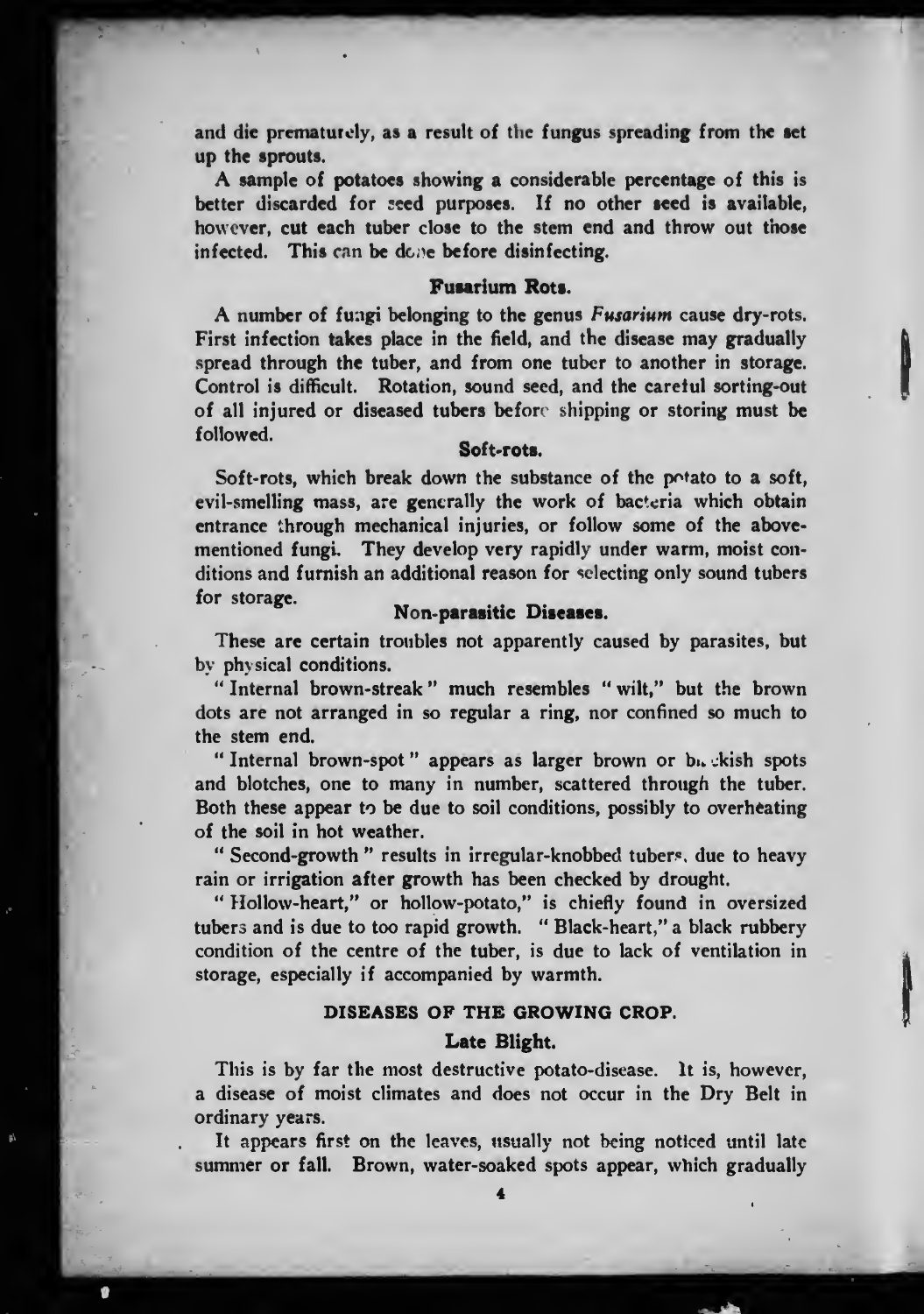extend. In warm, moist weather the disease may spread so rapidly that in two or three days an entire field looks as if hit by severe frost. A characteristic unpleasant smell accompanies this blighting of the vines. The premature killing of the tops checks the development of the tubers, thus reducing the yield. More serious still is the danger of the tuber becoming infected from the diseased tops, as previously state<sup>,</sup> resulting in great loss.

The disease is controllable by spraying with Bordeaux mixture three times or more during the season. The first spraying niay be given about the middle of July, and subsequent ones at intervals of two to three weeks, according to the amount of rain and consequent washingoff of the spray material.

It has been shown repeatedly that, even if no blight appears, spray ing pays for itself in increased yield, the foliage being stimulated to greater and more extended activity.

**I** 

Lime-sulphur, so much used for fruit-trees, is unsatisfactory for potatoes.

#### Early Blight.

This is so called because it usually first appears earlier in the season than late blight. It is a disease of hot, dry climates and seasons. It appears as dark-brown spots on the leaves, which, typically, have a very characteristic zoned or target-like appearance. The tips and margins of the leaf may also be affected. Tubers are not directly attacked, bu: if the leaves are seriously injured their development is checked. Spraying with Bordeaux mixture is effective against early blight, but must be done early, beginning when the plants are about 4 inches high.

#### Tip-bum.

The tips and edges of the leaves turn brown, curl up, and become crisp and brittle, due to too intense sunlight, especially after dull, cloudy weather. Often associated with early bligh<sup>+</sup> and controlled by the same means, the covering of Bordeaux mixture apparently screen ing out the rays of light most injuriou to the plant-tissue.

#### Rhizoctonia.

The resting stage of this fungus on the tuber has already been described. During the growing season the fungus attacks the base of i.ie stem near the level of the ground, forming dead brown sfots which may conpletely girdle it. According to the severity of the attack, the vine .ither dies outright or the supply of food substances to develop tubers is prevented from reaching the underground parts from the leaves. In such a case the accumulation of food substances causes the production of small potatoes elsewhere. They may cluster round the base of the stem or be found above ground in the axils of the leavesi.e., between the leaves and the stem.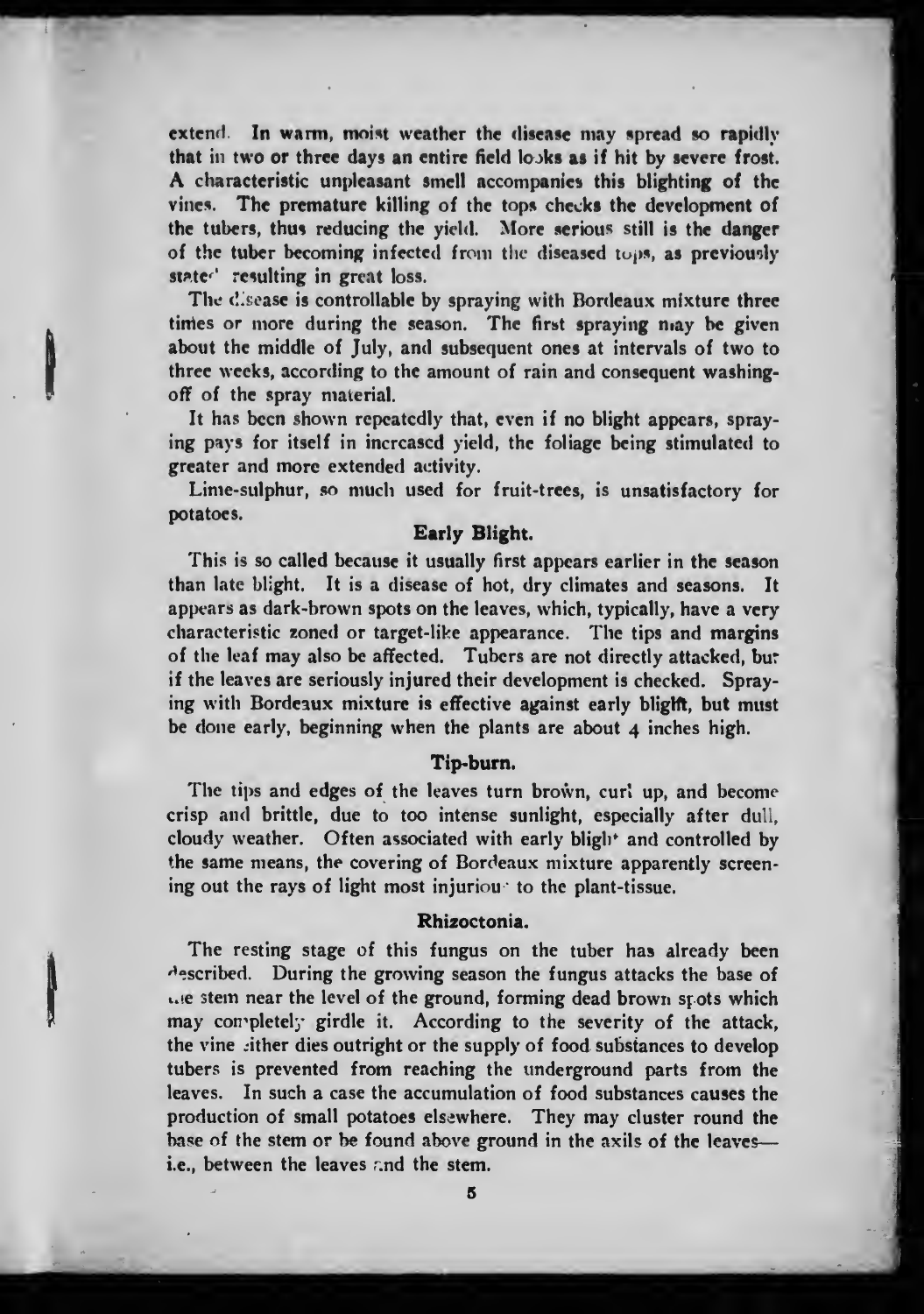There is no direct means of dealing with this disease. Rotation and the use of clean, disinfected seed are, however, of value. It appears, also, that strong vigorous vines can liear a goot' deal of injury from the fungus without showing serious results in the crop. Hence anything that favours a vigorous condition will help to prevent loss.

### DISINPECTION OF SEED-POTATOES.

This is of use only against external diseases such as scab and powdery scab. It is useless against internal ones like late blight and wilt. Pick over the potatoes before treating, rejecting those visibly affected with rots, late blight, or badly attacked by scab.

#### Formaldehyde Treatment.

Formaldehyde is a gas. The commercial article (also called formalin) is a solution of this gas in water. In buying by measure, know what you are getting. The usual druggist's pint is the American or wine pint, weighing  $16$  oz. The imperial pint weighs 20 oz. Where large quantities are to be treated, it might pay to buy co-operatively through farmers' organizations. The present wholesale price is about \$3 per gallon, imperial (about 10 lb.), in 40-gallon barrels, while the retail price is about 50 cents a pound. It has a powerful hardening and corrosive action on the skin, especially the stronger solutions, and the gas is irritating to the eyes, throat, and nose.

#### Effects of Treatment.

This destroys spores adhering to the surface of the tubers, but the result will last only as long as the tubers are kept protected against contamination. Formaldehyde, being a gas, evaporates, after which there is no further protection from it. Hence, if treated tubers are to be dried and stored instead of being planted at orce, it is essential that the place of storage be also disinfected thoroughly by swabbing down with formaldehyde, I lb. to 10 gallons of water, or bluestone, I lb. to <sup>10</sup> gallons. A cement or board floor is preferable, and this should be similarly treated. If only an earth floor is available, it should be well swept, sprinkled wit' one of the above solutions, and then covered with sacks or canv... soaked for an hour in one of them, or two hours in the dipping solution. It would, however, in this case be better to treat just before planting and avoid drying and storing. It is then only necessary to spread the treated tubers on dipped sacks out-ofdoors, and cut and plant as soon as the excess of liquid has drained away. If more potatoes are treated than actually planted they are not injured for human or stock food. Sprouted potatoes are liable to have the sprouts broken off and the remainder seriously damaged. Tubers intended for specially early yields must therefore be treated before putting into the sprouting-boxes, which should also be disinfected.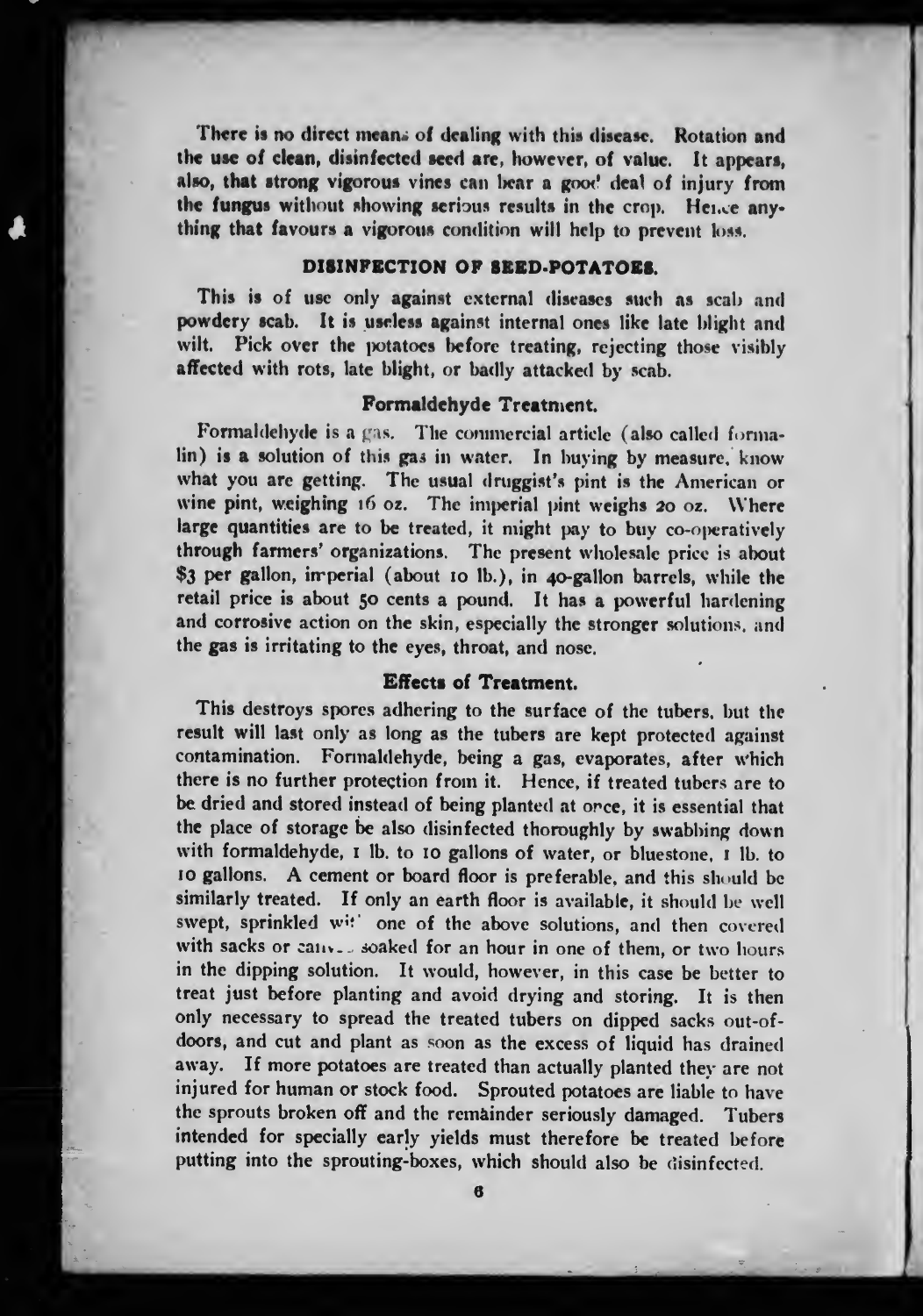#### Dipping.

Add 1 lb. 40-per-cent. formaldehyde to 30 gallons of water. Put enough of this into a barrel or other vessel to completely immerse a sack of potatoes. With an ordinary 40-gallon barrel this will take about 25 gallons. The remainder can be out in some convenient container to make good the waste as each sack is dipped. Immerse a sack of potatoes, raising it up and lowering it a few times to hasten the penetration of the ligald, and leave for one and a half to two hours. Take out and spread them out to dry on the prepared floor. This method is, however, too slow if large amounts are to be treated. In this case immerse as before for fifteen to twenty  $m^2 \leq cs$ ; then take out, put on the prepared floor or on some dipped sands, and cover with other dipped sacks or canvas to keep in the gas, and  $\therefore$  until one and a half to two hours have elapsed since the first immersion. The sacks  $c \vee c$  be put out side by side in regular order and the time when the hist is taken out noted. They can then be removed from the other end of the pile in the same order, dumped, and spread out to dry. In this way six to eight times as many tubers may be treated in the same time. After removing the sack from the immersion it may be stood for <sup>a</sup> few minutes in another tub to catch the excess of liquid which drains from<br>it. At ordinary temperatures the liquid does not become appreciably At ordinary temperatures the liquid does not become appreciably weaker, and it is only necessary to add enough fresh solution to keep the liquid at the level required for full immersion. If more convenient for any reason, the tubers can, of course, be placed directly in the liquid, but as a rule they are mue i more conveniently handled in sacks. After the day's work is over pu.  $\therefore$  to the liquid the sacks, baskets, etc., to be used afterwards in handlit he treated tubers, put on the lid of the barrel or cover o 'er, and leave for two or three hours or overnight. Planters, wagons, etc., should all be disinfected, preferably with the stronger solation previously used for the floors, or the liquid left over from dipping  $y \gg y$  be used. In this case it would be well to wash them down twice.

In cutting potatoes, have two knives and a small dish of the formalin solution at least as strong as that for dipping. If a diseased tuber is cut, drop the knife into the dish and take out the other. This will avoid contaminating sound tubers from diseased ones.

#### Treatment with Corrosive Sublimate.

This is the most effective, and the only satisfactory one against Rhizoctonia. It has, however, the following drawbacks :-

(1.) Corrosive sublimate is a violent poison to human beings andanimals if taken internally. It must therefore be used and disposed of with great care. After using, dig <sup>a</sup> hole where there is no danger of the liquid draining into surface channels, and pour it in.